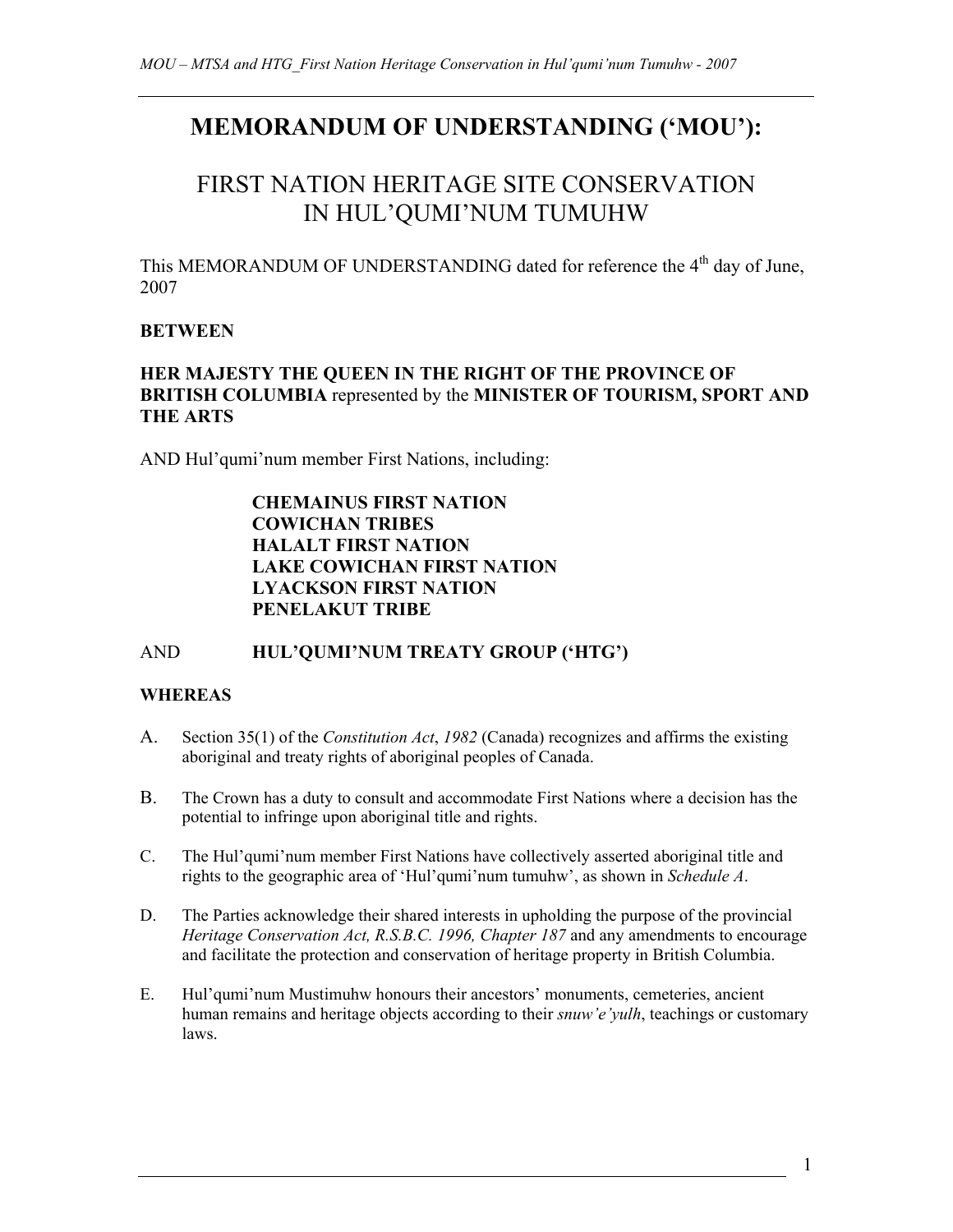- F. British Columbia values First Nation archaeological heritage sites for their historical, cultural, aesthetic, scientific and educational worth and usefulness, as set out in the *Heritage Conservation Act*.
- G. Under s.20 (1)(b) of the *Heritage Conservation Act,* the Minister may enter into an agreement to further the objects of the *Act*.
- H. The Parties are committed to continue building government-to-government relations now while awaiting the outcome of treaty negotiations.

The Parties intend and desire to establish cooperative working relations that respect the asserted title, rights, and expressed cultural traditions, values, practices, and customary laws of the Hul'qumi'num Mustimuhw.

#### **Definitions**

**1.0** In this Memorandum of Understanding:

**"aboriginal right"** means aboriginal rights, including aboriginal title, pursuant to section 35(1) of the *Constitution Act, 1982;* 

**"Act"** means the *Heritage Conservation Act, R.S.B.C.1996, Chapter 187,* and all amendments thereto.

 **"ancient human remains"** means human remains of aboriginal ancestry discovered in Hul'qumi'num tumuhw that are protected under the *Act*;

**"archaeological heritage site"** means land, including land covered by water, where physical evidence of past human activity is discovered that is protected under the *Act*;

**"Archaeology Branch"** means the provincial branch of government in British Columbia responsible for the administration of the *Act*.

**"Hul'qumi'num Mustimuhw"** means the current registered membership of the Hul'qumi'num member First Nations, including the Chemainus First Nation, Cowichan Tribes, Halalt First Nation, Lake Cowichan First Nation, Lyackson First Nation and Penelakut Tribe.

**"Hul'qumi'num tumuhw"** ['territory'] means the geographic area described in the Hul'qumi'num Treaty Group's Statement-of-Intent Core Territory, **as shown in Schedule A.** 

#### **"in writing" includes emails and electronic documents.**

**"local government"** includes the council of a municipality, the board of a regional district established under the *Local Government Act, R.S.B.C.1996, Chapter 323*, and the Trust Council and a local trust committee established under the *Islands Trust Act, 1996*;

**"Minister"** means the Minister responsible for the *Act***.** 

**"permit"**means a permit issued under either s. 12 or 14 of the *Act***;**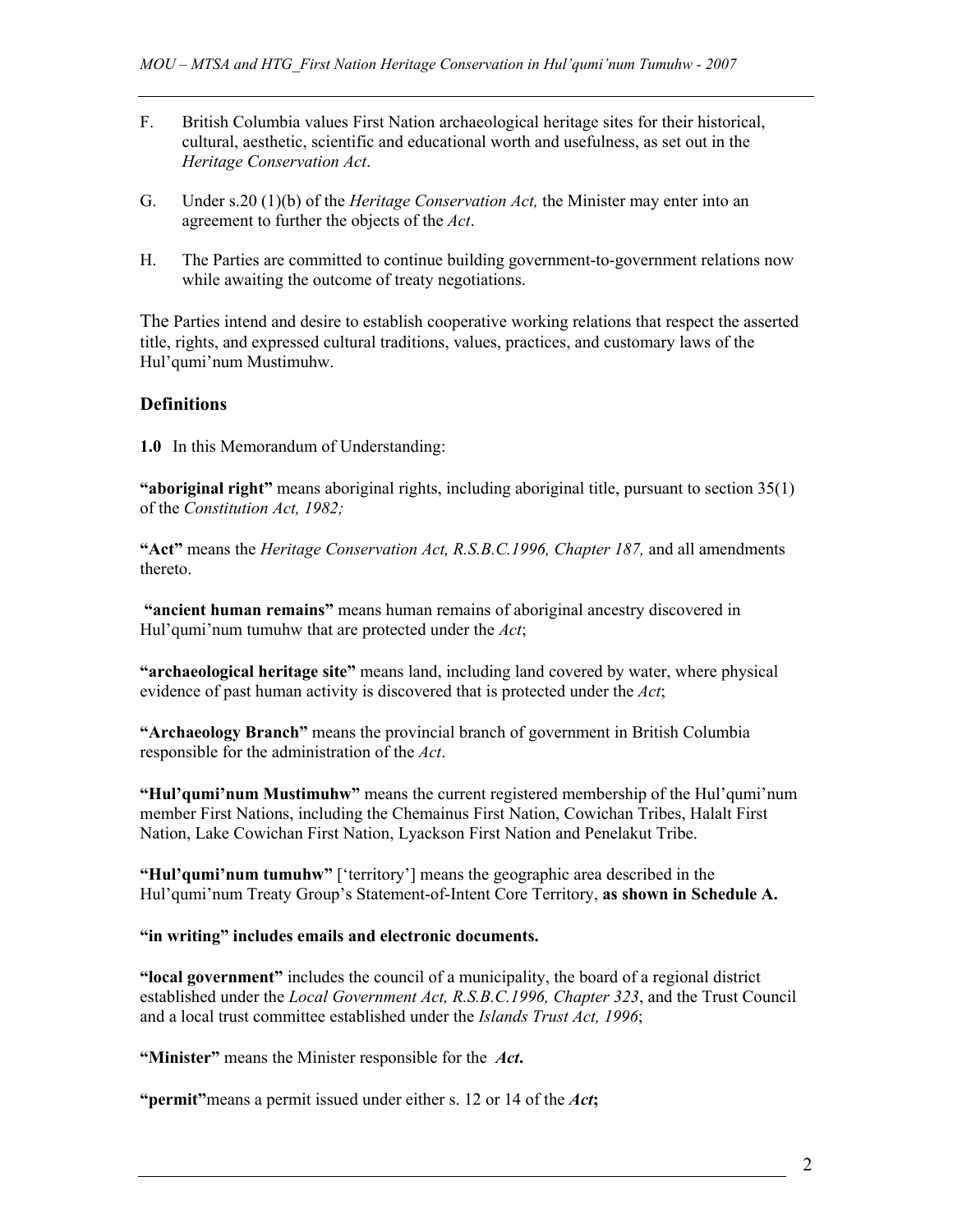"snuw'e'yulh" means Hul'qumi'num teachings or customary laws.

# **PART 1 — NO DEROGATION OF ABORIGINAL RIGHTS**

- 1.0 This Memorandum of Understanding does not abrogate or derogate, acknowledge or deny the aboriginal rights of the Hul'qumi'num Mustimuhw or the aboriginal and treaty rights of any other First Nation.
- 1.1 This Memorandum of Understanding does not limit the positions of the Parties in treaty negotiations or any legal or administrative proceedings.
- 1.2 This Memorandum of Understanding does not abrogate or derogate, acknowledge or deny any Hul'qumi'num Mustimuhw assertion of jurisdiction and authority over the protection or management of first nation heritage in Hul'qumi'num tumuhw.
- 1.3 This agreement will not be interpreted or implemented in a manner that fetters the discretion of the statutory decision makers, nor will this agreement be interpreted or implemented by statutory decision makers in a manner that limits the Crown's duty to consult and accommodate concerning any potential infringement of aboriginal rights.

# **PART 2 — PUBLIC EDUCATION**

- 2.0The Parties will endeavour to create greater public education among the general public, private property owners, development applicants, law enforcement agencies and provincial and local government in Hul'qumi'num tumuhw. Public educational initiatives by the Parties may include organizing joint workshops, meetings or presentations, the development of information pamphlets, guides, posters, video or other media. The purpose of these educational initiatives is to promote public awareness and knowledge of:
	- a) importance of heritage and heritage conservation;
	- b) responsibilities and obligations under the Act.
	- c) remedies and penalties for contraventions of the Act.
	- c) procedures for heritage conservation in development application processes and resource extraction;
	- d) cultural-sensitivity of First Nations' issues in land development and heritage conservation.
- 2.1 To identify and avoid any duplication or conflicts, the Parties will provide each other the opportunity to review and provide substantive comment on public educational initiatives concerning heritage conservation.

# **PART 3 — ARCHAEOLOGICAL POTENTIAL MODEL**

3.0The Parties will endeavour to co-operate on the development and implementation of an archaeological potential model of Hul'qumi'num tumuhw. A central purpose of the modelling is the creation of archaeological potential mapping identifying areas of the landscape with the potential to contain archaeological sites protected under the *Heritage Conservation Act*.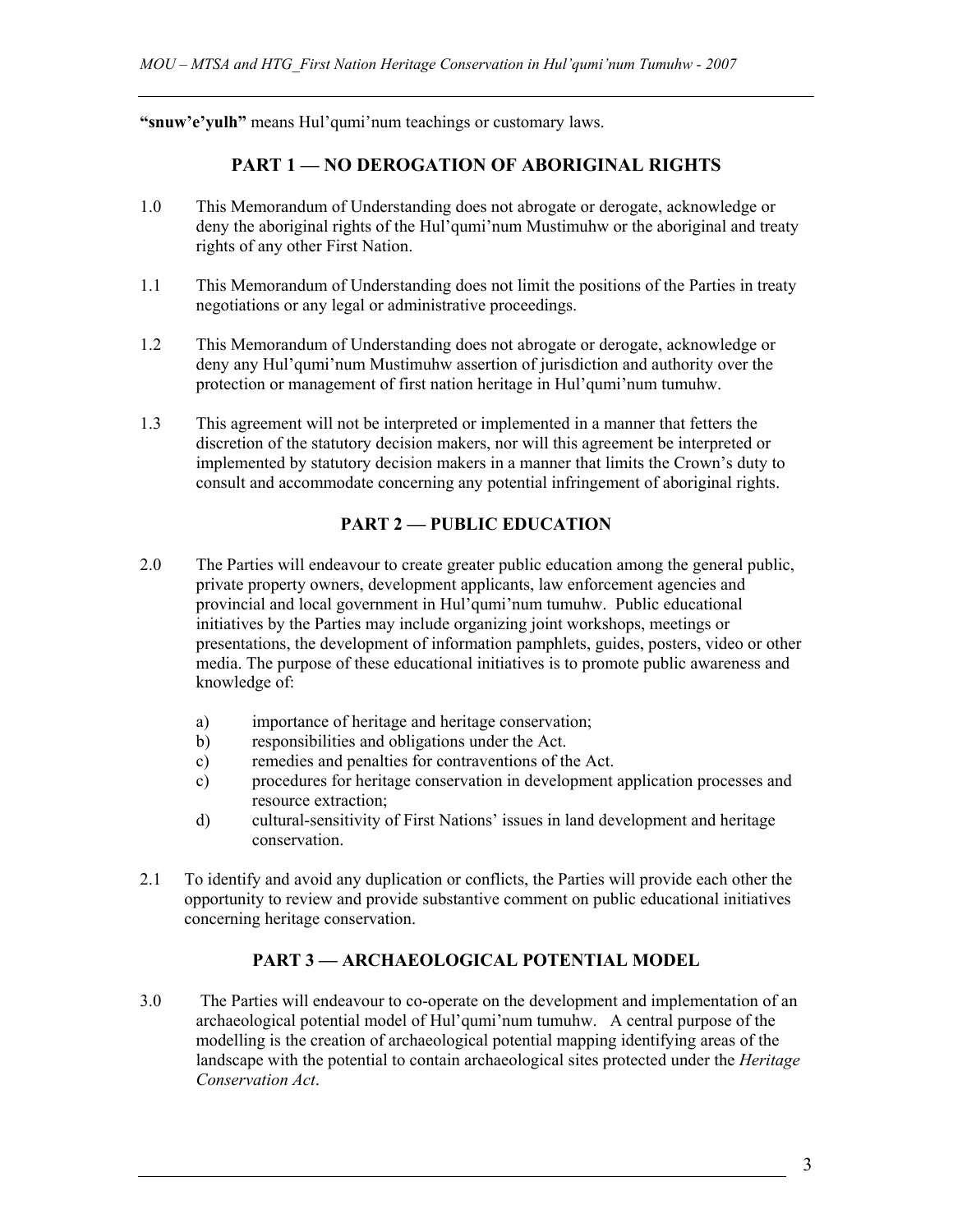Potential mapping combined with known site locations will be made available for use by land and resource managers and planners as an archaeological management tool to identify recorded and unrecorded archaeological heritage site locations that may be in conflict with development, in accordance with the Archaeology Branch's policy on access to information.

The archaeological potential model will be completed to provincial standards under the auspices of a Steering Committee. The steering committee will consist of provincial and Hul'qumi'num representatives and other partners, as agreed to by both parties.

Duties of the steering committee would consist of:

- Developing project terms of reference
- Choosing a suitable contractor (acknowledging that funding sources may have specific procurement processes)
- Developing a contract including a work plan identifying key tasks and completion dates.
- Reviewing project progress at completion of each key task
- Ensuring the project meets the terms and conditions of the contract
- Signing off on the final project deliverables

The Archaeology Branch will make the archaeological potential mapping developed through this process available through the Remote Access to Archaeological Data ('RAAD') application maintained.

#### **PART 4 — PROVINCIAL MINISTRIES AND LOCAL GOVERNMENT**

- 4.0 The Archaeology Branch will continue to encourage and support local governments and other provincial ministries to utilize the RAAD system for identifying potential conflicts between development applications and recorded archaeological heritage sites and potential archaeological heritage site locations in Hul'qumi'num tumuhw.
- 4.1 The Archaeology Branch will copy all received Archaeological Overview Assessments ('AOA') and Preliminary Field Reconnaissance ('PFR') reports to the Hul'qumi'num Treaty Group and Hul'qumi'num member First Nations.
- 4.2 To identify and avoid any unworkable overlaps or conflicts, the Hul'qumi'num Treaty Group will provide the Archaeology Branch the opportunity to review and provide substantive comment on the draft "*Political Accord on the Protection of First Nation Heritage Sites"* and draft "*Memorandum of Understanding"* with local governments concerning heritage conservation.

# **PART 5 — ENFORCEMENT OF THE** *ACT*

- 5.0 Each Party upon receipt of information that a recorded or unrecorded First Nation archaeological heritage site, ancient human remains or heritage object in Hul'qumi'num tumuhw has been altered:
	- a) without a permit; or
	- b) outside the scope of an issued permit.

will forthwith notify in writing all other Parties.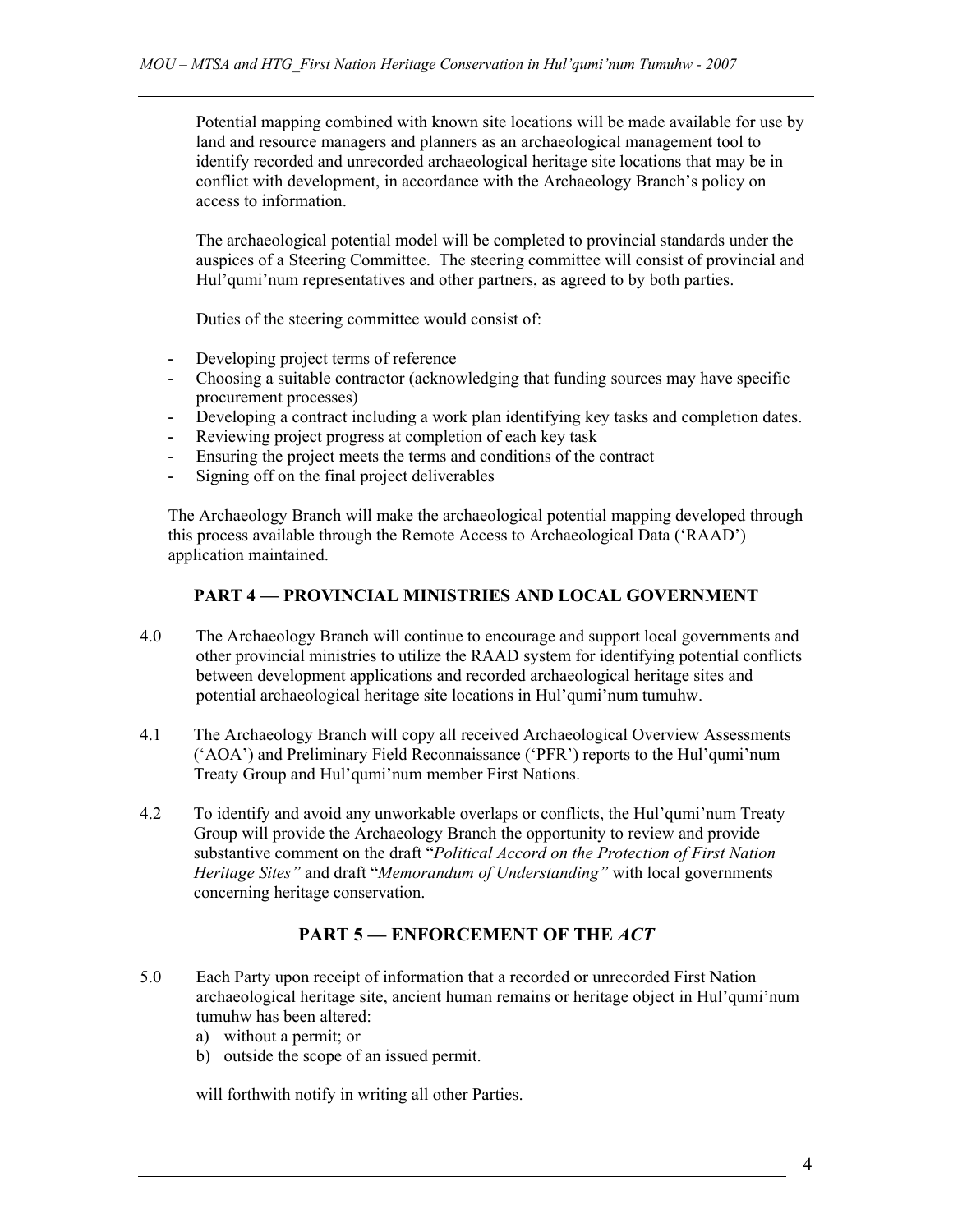- 5.1 The Hul'qumi'num Treaty Group or Hul'qumi'num member First Nations will notify the Archaeology Branch if concerns arise that a development application may conflict with a recorded archaeological heritage site, unrecorded archaeological heritage site or potential archaeological heritage site location.
- 5.2 The Archaeology Branch, pursuant to the *Act*, will contact the property owner or developer to verify reports of non-permitted site alteration and, if necessary, ensure that the property owner or developer is aware of the provisions of the Act and the heritage resource measures that must be completed prior to any further land altering activity.
- 5.3 The Minister, or the delegated decision maker, will consider the views of the Hul'qumi'num Treaty Group and Hul'qumi'num member First Nations on the significance of any non-compliance with the legislation and the different enforcement options within the Act to encourage and facilitate the protection and conservation of archaeological heritage sites, ancient human remains and heritage objects in Hul'qumi'num tumuhw, on a case-by-case basis.
- 5.4 The Archaeology Branch will communicate the outcome of the above described processes to the Hul'qumi'num Treaty Group and Hul'qumi'num member First Nations.

# **PART 6 – HERITAGE PERMIT APPLICATIONS**

- 6.0 The Archaeology Branch will continue to deliver all permit applications for proposed archaeological work in Hul'qumi'num tumuhw to the Hul'qumi'num Treaty Group and all the Hul'qumi'num member First Nations.
- 6.1 The Hul'qumi'num Treaty Group may request that the Archaeology Branch advise and encourage the permit applicant or developer to consult First Nations to provide additional information and ensure a full understanding of the significance or impacts of activities authorized under a permit. Such additional information may include requests that the permit applicant or developer conduct presentations, arrange field visits, or prepare additional studies.
- 6.2 The Hul'qumi'num Treaty Group, in collaboration with its member First Nations, will endeavour to review and provide comments to the Archaeology Branch on received permit applications within a 30 day period unless a shorter time frame is agreed upon.
- 6.3 Each of the Hul'qumi'num member First Nations reserve the right to independently comment on any received permit application from the Archaeology Branch.
- 6.4 In making a decision to issue or refuse to issue a permit, the Archaeology Branch, in furtherance of the objects of the *Act*, will address the views of the Hul'qumi'num Treaty Group or Hul'qumi'num member First Nations' on whether the expressed cultural traditions, values, practices, and customary laws have been taken into account.
- 6.5 For greater certainty, in making a decision to issue or refuse to issue a permit, the Archaeology Branch, in furtherance of the objects of the *Act*, will take into consideration the views of the Hul'qumi'num Treaty Group or Hul'qumi'num member First Nations' that site alteration permits in Hul'qumi'num tumuhw should contribute to knowledge of the archaeological record, on a case-by-case basis.

5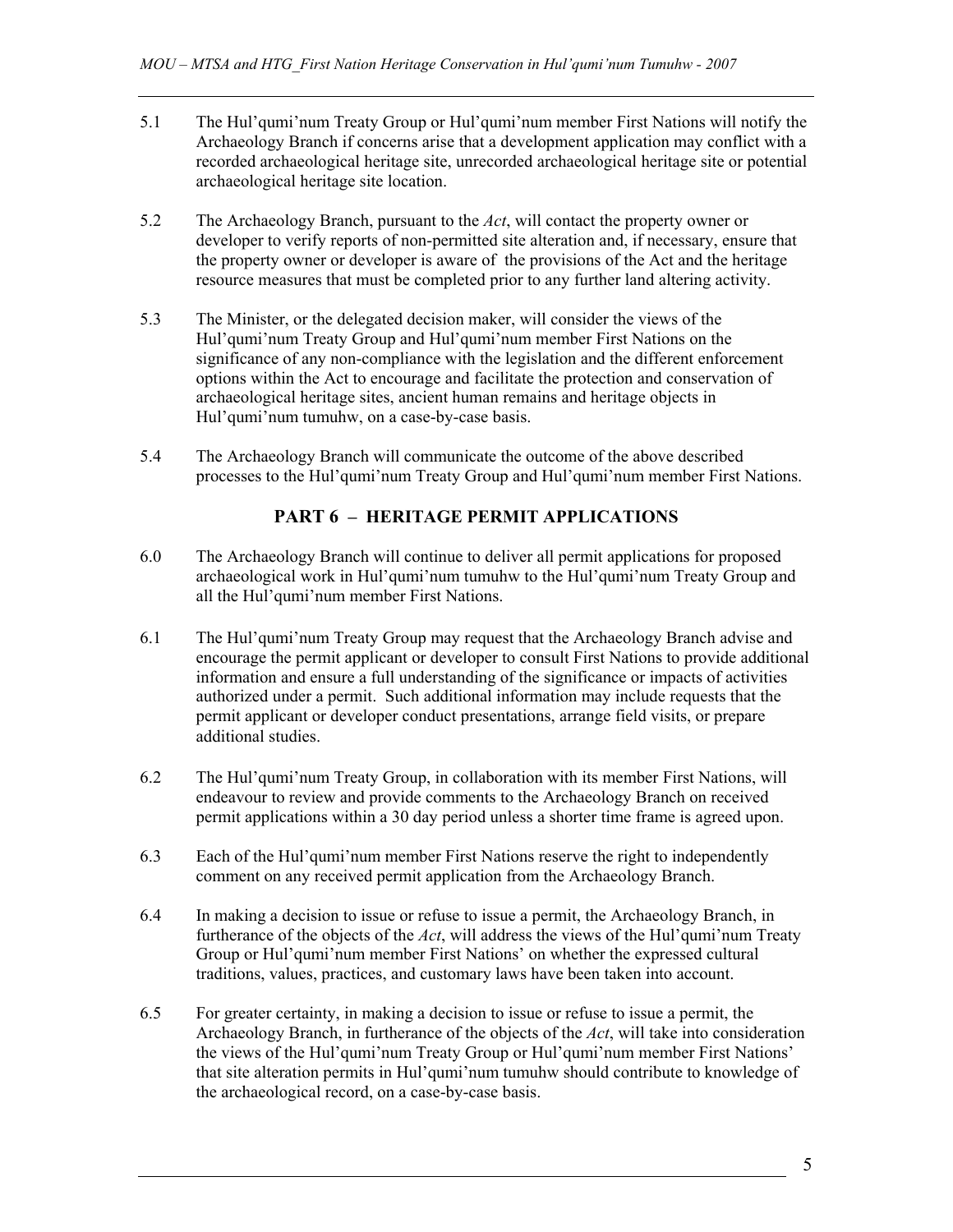- 6.6 Where the Hul'qumi'num Treaty Group or Hul'qumi'num member First Nations identify a potential infringement of an aboriginal right as a result of proposed activities in a section 12 or section 14 permit application in Hul'qumi'num tumuhw, the Archaeology Branch will either further engage in a consultation and accommodation process or will identify and advise the appropriate Crown agency responsible for this process.
- 6.7 The Archaeology Branch, in furtherance of the objects of the *Act*, will**,** where appropriate, continue to ensure that, heritage inspections and heritage investigations are conducted prior to considering the application for the section 12 alteration permit in order to conserve archaeological heritage sites threatened by development.
- 6.8 The Hul'qumi'num Treaty Group may request an extension to the time to submit comments on the permit application and the Archaeology Branch will not unreasonably withhold its consent to a reasonable request. The Parties acknowledge that in some instances the underlying project behind the archaeological work may be on a critical timeline and this will impact the Branch's ability to provide an extension of this period.
- 6.9 The Parties will endeavour to facilitate the issuance of permits where emergency impact management measures may be necessary, such as the discovery of ancient human remains in Hul'qumi'num tumuhw.

# **PART 7 – COMMENT ON FINAL PERMIT REPORTS**

- 7.0 The Archaeology Branch will endeavour to provide the Hul'qumi'num Treaty Group and Hul'qumi'num member First Nations an opportunity to make written comment on the project scope, methodology, results and recommendations of the final permit reports for consideration in the Archaeology Branch's decision within a 30 day period unless a shorter time frame is agreed upon. The process to be followed will be:
	- a) The permit holder is required to send a copy of the final report directly to the Hul'qumi'num Treaty Group and Hul'qumi'num member First Nations. These copies will be provided by email only.
	- b) Should the Archaeology Branch at the time of its review require any revisions it will forward a copy of the request for these changes of the permit holder Hul'qumi'num Treaty Group and Hul'qumi'num member First Nations to ensure it is aware of the request; and
	- c) The Archaeology Branch will also instruct the permit holder to copy the Hul'qumi'num Treaty Group and Hul'qumi'num member First Nations with any amended pages created as a result of this request.
- 7.1 The Hul'qumi'num Treaty Group and Hul'qumi'num member First Nations will endeavour in their written comments to provide a statement of the cultural significance of archaeological heritage sites, assess potential impacts to aboriginal rights or interests, and provide recommendations on how to avoid or mitigate any potential infringement of rights or interests.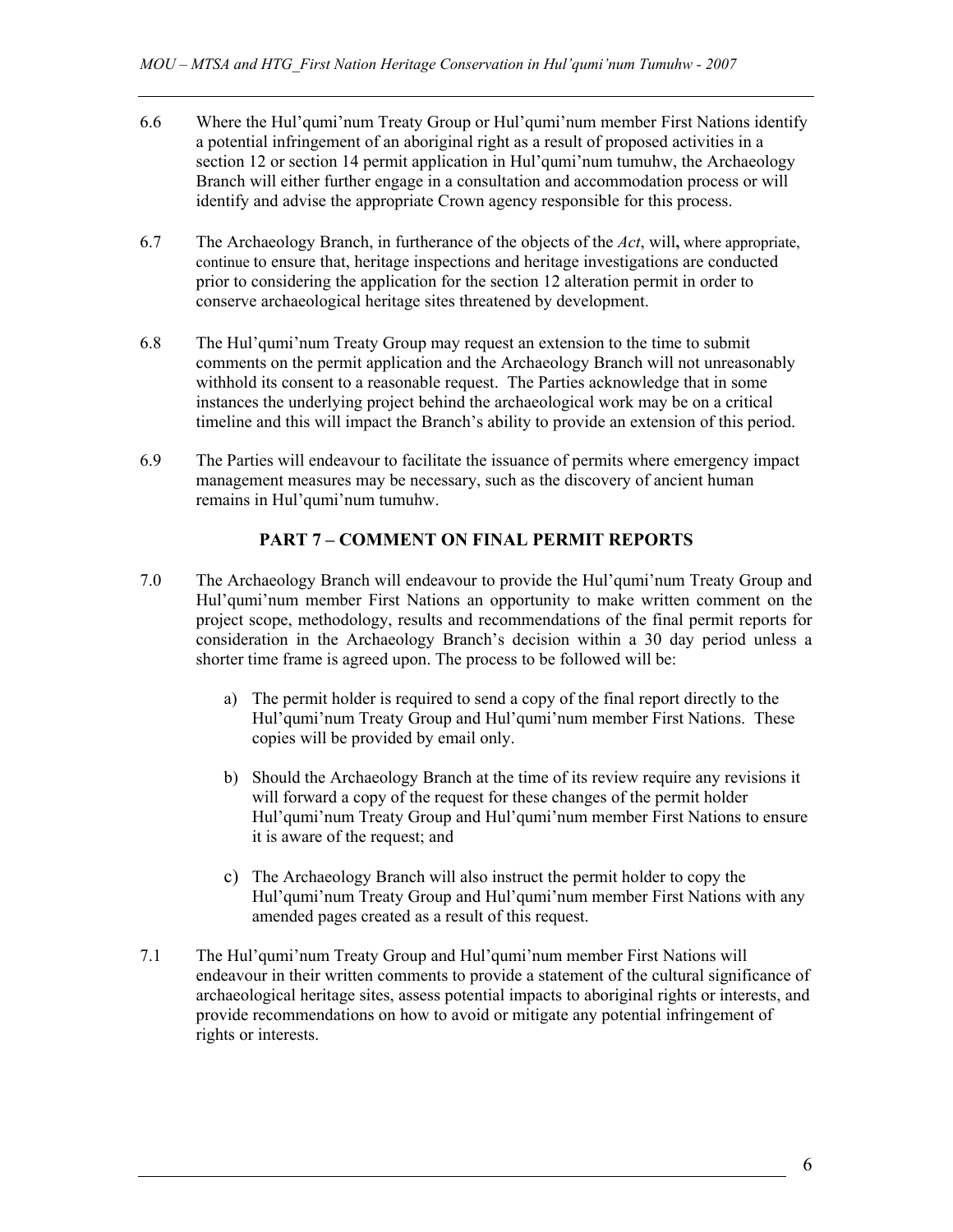- 7.2 The Parties acknowledge that the most appropriate time for including the information outlined in section 7.1 is before the final report is submitted to the Archaeology Branch with the material being provided directly to the permit holder but, failing that opportunity, the process set out in section 7.0 will be followed.
- 7.3 The Hul'qumi'num Treaty Group will endeavour to develop a Hul'qumi'num heritage policy to guide its members decisions concerning archaeological work conducted in Hul'qumi'num tumuhw.
- 7.4 The Parties may request a meeting to address concerns or to resolve issues.
- 7.5 In making a decision to accept the final report or provide resource management direction, the Archaeology Branch will address the expressed views of the Hul'qumi'num Treaty Group or Hul'qumi'num member First Nations.
- 7.6 For greater certainty, in making a decision to provide resource management direction to permit holders or developers, the Archaeology Branch, in furtherance of the objects of the *Act,* will, where appropriate, continue to direct proponents to practice site avoidance, redesign developments to minimize alterations, or implement other sustainable heritage conservation measures.
- 7.7 Hul'qumi'num Treaty Group may request an extension to the time to submit comments on the final permit report and the Archaeology Branch will not unreasonably withhold its consent to a reasonable request. The Parties acknowledge that in some instances the underlying project behind the archaeological work may be on a critical timeline and this will impact the Branch's ability to provide an extension of this period.
- 7.8 The Archaeology Branch will continue to suggest to the permit holders that they provide he Hul'qumi'num member First Nations with electronic copies (email or CD) of the accepted version of the final report, and provide the Hul'qumi'num Treaty Group with one hard copy and one electronic version of the accepted version of the final report and site inventory forms for the related archaeological work in Hul'qumi'num tumuhw

# **PART 8 – PROVINCIAL LETTERS OF DECISION**

8.0 The Archaeology Branch will continue to copy all letters containing resource management direction to permit holders or developers for all archaeological work in Hul'qumi'num tumuhw to the Hul'qumi'num Treaty Group and Hul'qumi'num member First Nations.

#### **PART 9 – DISPUTE RESOLUTION**

- 9.0 When a dispute arises between the Parties during the term of this Memorandum of Understanding regarding the interpretation or implementation of this Memorandum of Understanding, the Parties may employ voluntary dispute resolution measures that may include mediation conducted in good faith and in an informal and non-adversarial manner.
- 9.1 With the written agreement of the Parties, other dispute resolution procedures may be used to assist the Parties to achieve consensus.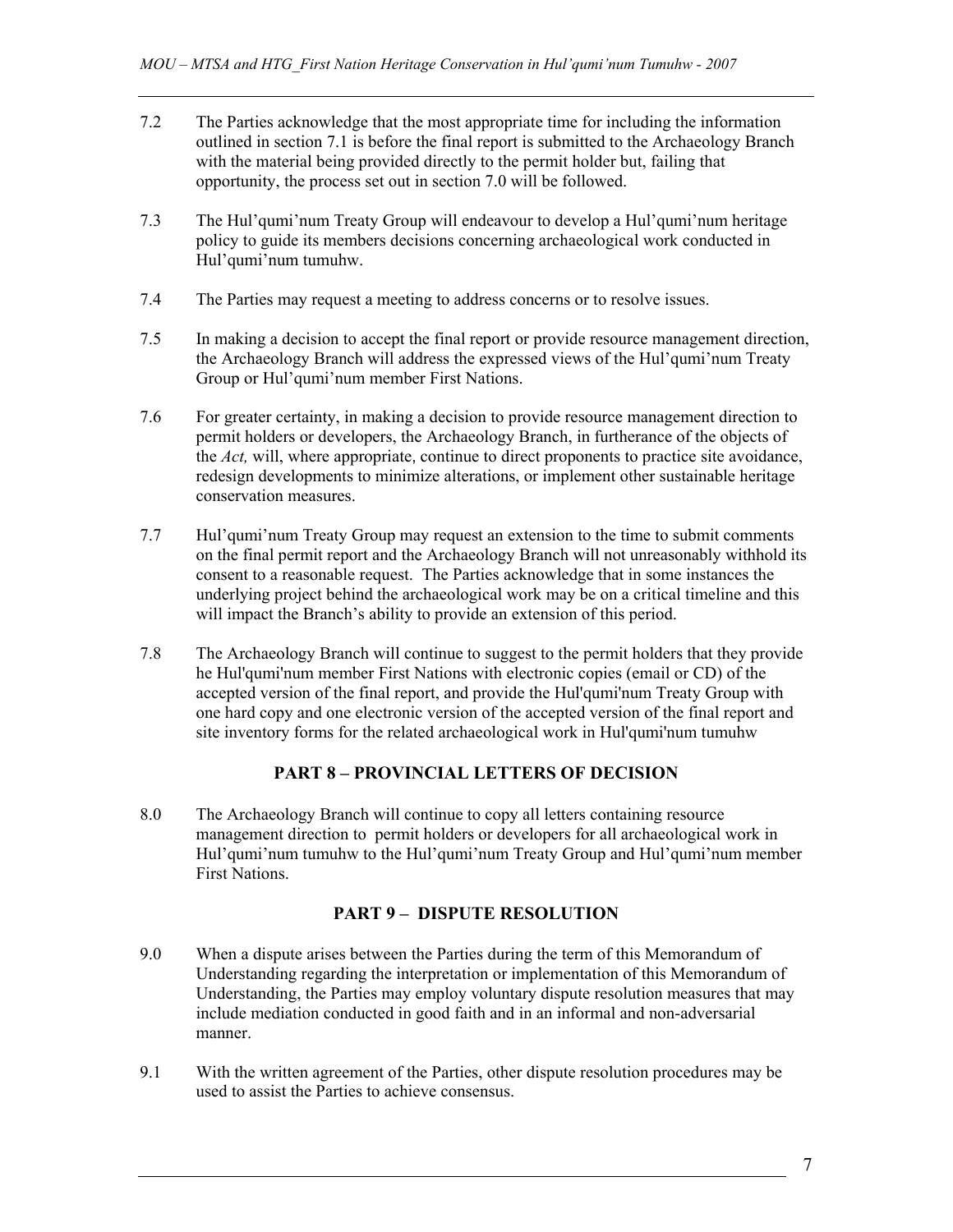#### **PART 10 – AMENDMENT**

- 10.0 The Parties agree to review this Memorandum of Understanding and its effectiveness from time to time at the request of any Party but not more frequently than annually.
- 10.1 Any amendments to this Memorandum of Understanding will require the written consent of the Parties and will take effect upon signing.

#### **PART 11 – TERMINATION AND SUSPENSION**

- 11.0 Any Party may terminate the Memorandum of Understanding by giving the other Parties thirty (30) days advance written notice of the intent to terminate the Memorandum of Understanding and the reasons for terminating the Memorandum of Understanding.
- 11.1 The Parties further acknowledge that the successful implementation of the Memorandum of Understanding depends upon dedicating adequate human and financial resources to undertake the activities described in a timely fashion.

Should a Party identify that it does not have the resources to undertake the activities in this agreement, that party may suspend, in writing its participation until the resourcing issue is resolved. It is agreed that before the decision to suspend is made notice will be given to the other Parties.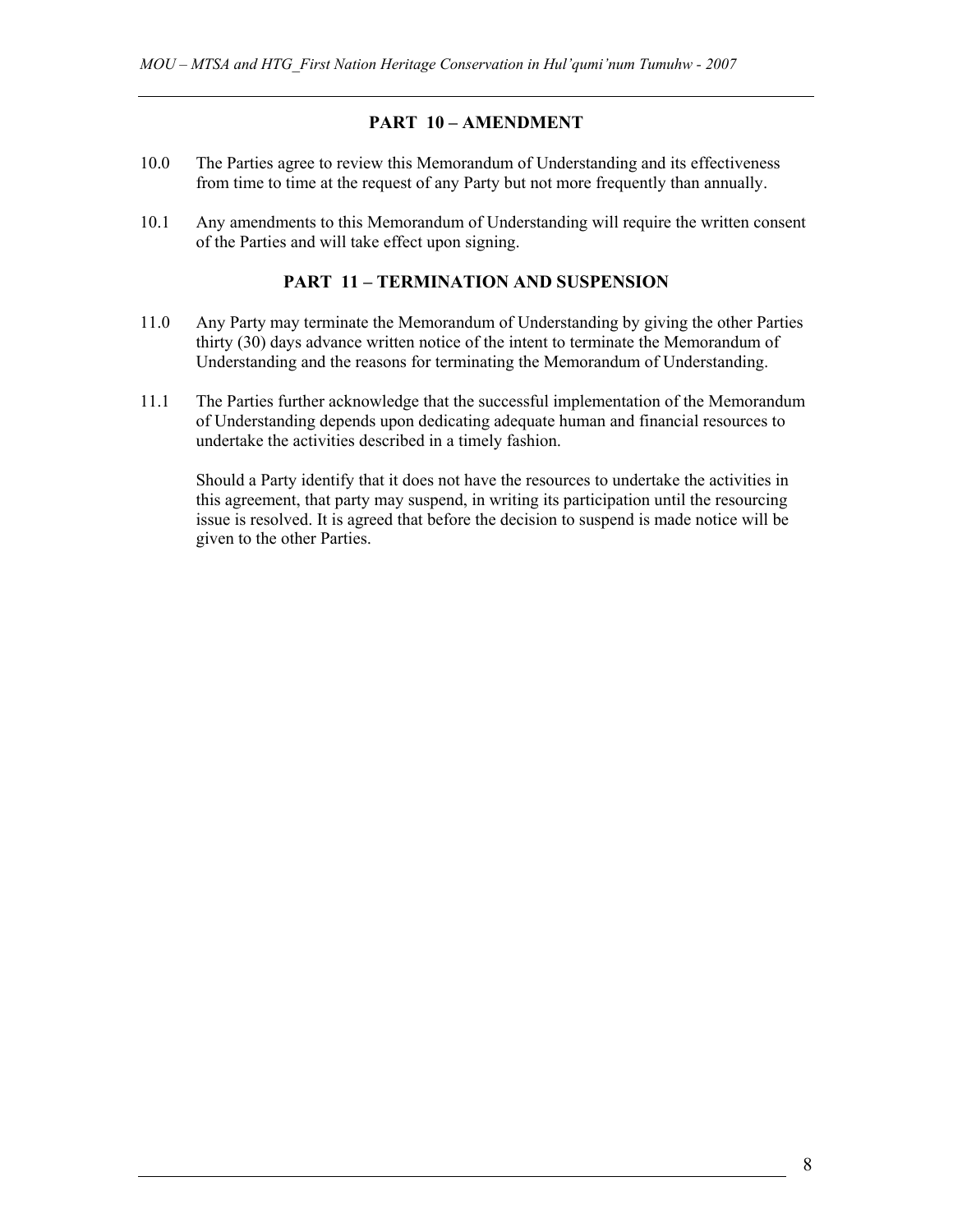Signed on the 4th day of June, 2007

On behalf of the Hul'qumi'num member First Nations

Chief Peter Seymour, Chemainus First Nation Chief Harvey Alphonse, Cowichan Tribes  $\mathcal{L}_\text{max} = \frac{1}{2} \sum_{i=1}^n \mathcal{L}_\text{max}(\mathbf{z}_i - \mathbf{z}_i)$ Chief Robert Thomas, Halalt First Nation Chief Livingston, Lake Cowichan First Nation

 $\_$  , and the set of the set of the set of the set of the set of the set of the set of the set of the set of the set of the set of the set of the set of the set of the set of the set of the set of the set of the set of th

\_\_\_\_\_\_\_\_\_\_\_\_\_\_\_\_\_\_\_\_\_\_\_\_\_\_\_\_\_\_\_\_\_\_\_\_ \_\_\_\_\_\_\_\_\_\_\_\_\_\_\_\_\_\_\_\_\_\_\_\_\_\_\_\_\_\_\_\_\_\_\_\_ Chief Richard Thomas, Lyackson First Nation Chief Lisa Shaver, Penelakut Tribe

On behalf of the Hul'qumi'num Treaty Group

 $\mathcal{L}_\text{max}$ Robert Morales, Chief Negotiator

 $\mathcal{L}_\text{max}$ 

On behalf of Her Majesty the Queen in Right of the Province of British Columbia

Honourable Stan Hagen, Minister of Tourism, Sport and the Arts